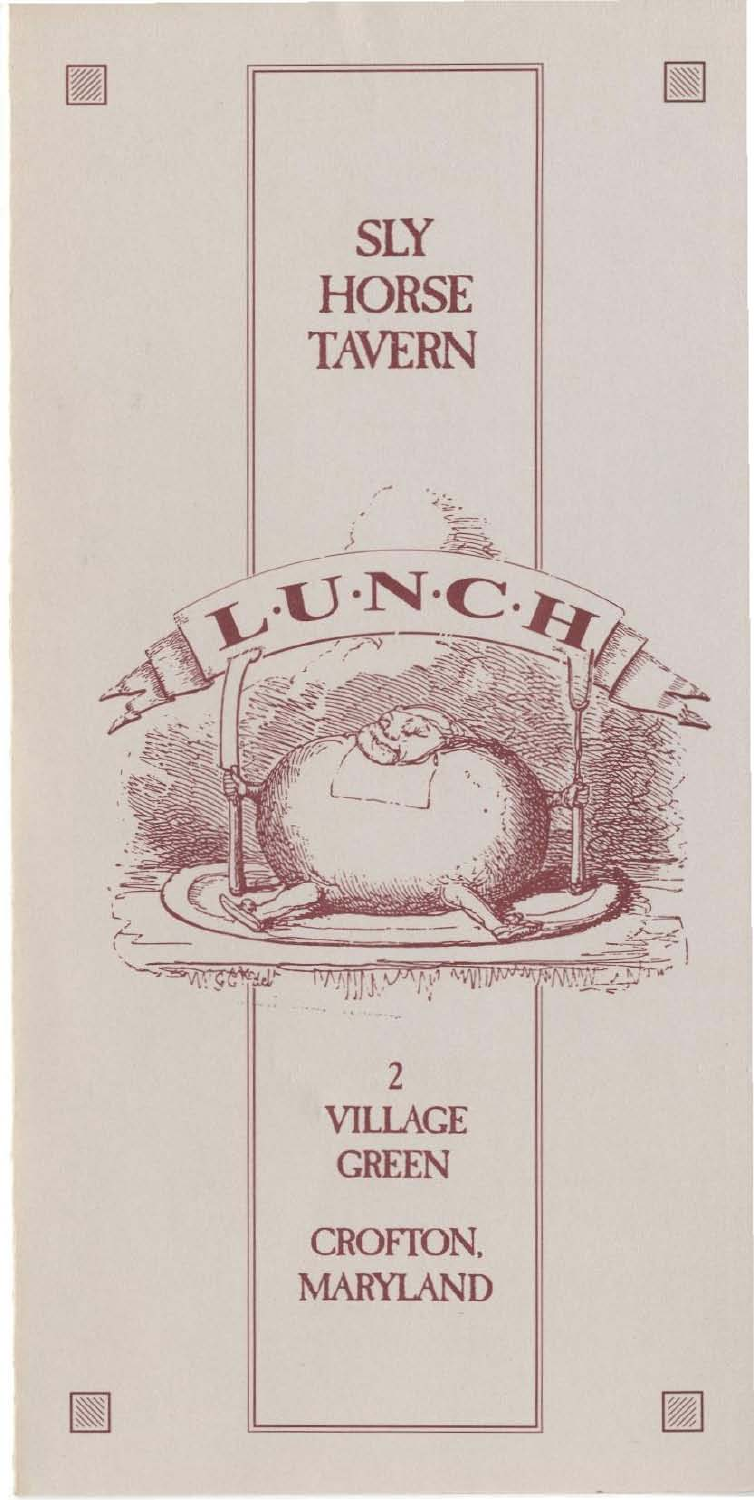### **SOUPS**

| French Onion Au Gratin  2.95  |  |
|-------------------------------|--|
| Sly Horse Cream of Crab  3.95 |  |
| Soup of the Day  2.25         |  |
| Sly Horse Chowder  2.50       |  |



# **SAlADS**

| Spinach, Bacon and Mushroom  4.50 |  |
|-----------------------------------|--|
| Caesar Salad  4.25                |  |
| "BALTIMORE'S BEST"                |  |
|                                   |  |

## **GOOD SPIRITS**

Cajun Bloody Mary **Mimosa Margarita Frozen Strawberry Daiquiri Frozen Pifia Colada**  Beer of the Day **Wine of the Day Clausthaler Non-Alcoholic Beer** 

### **BEVERAGES**

| Spiced Black Currant Iced Tea  .95 |  |
|------------------------------------|--|
|                                    |  |

**VISA, MASTERCARD ACCEPTED/ NO PERSONAL CHECKS**  A 16% GRATUITY WILL BE ADDED FOR PARTIES OF **S OR MORE.** 





Foot of the Jable

#### **SPECIALTIES**

| Veal of the Day  PRICED DAILY |  |
|-------------------------------|--|
| London Broil  6.50            |  |
| Chicken Marsala  5.95         |  |
| Flounder Casino  5.95         |  |
| Our Famous Chili  4.25        |  |
| Texas Barbecued Shrimp  5.95  |  |
|                               |  |
| Chef's Catch  PRICED DAILY    |  |

### **SANDWICHES**

| Grilled Chicken & Bacon Meltaway  4.75 |
|----------------------------------------|
| Atlantic Tuna Salad  4.25              |
| Chesapeake Crab Cake  MARKET PRICE     |
| Atlantic Tuna Melt  4.75               |
| Barbara's Special  4.25                |
| Stacked Virginia Ham & Swiss  3.95     |
| Sly Horse Burger  3.95                 |
| Cheddar Burger  4.25                   |
| Bacon Bleu Cheese Burger  5.25         |

#### **DESSERTS**

**Williamsburg Rum Cream Pie Chocolate Mocha Divine**  Irish Foggy Hot Fudge Sundae **Key Lime Pie** 

**OUR GUESTS ARE REQUESTED 10 REFRAIN FROM PIPE & CIGAR SMOKING EXCEPT IN DESIGNATED AREAS.** 

> **PLEASE INQUIRE ABOUT OUR BANQUET & CATERING FACILITIES**